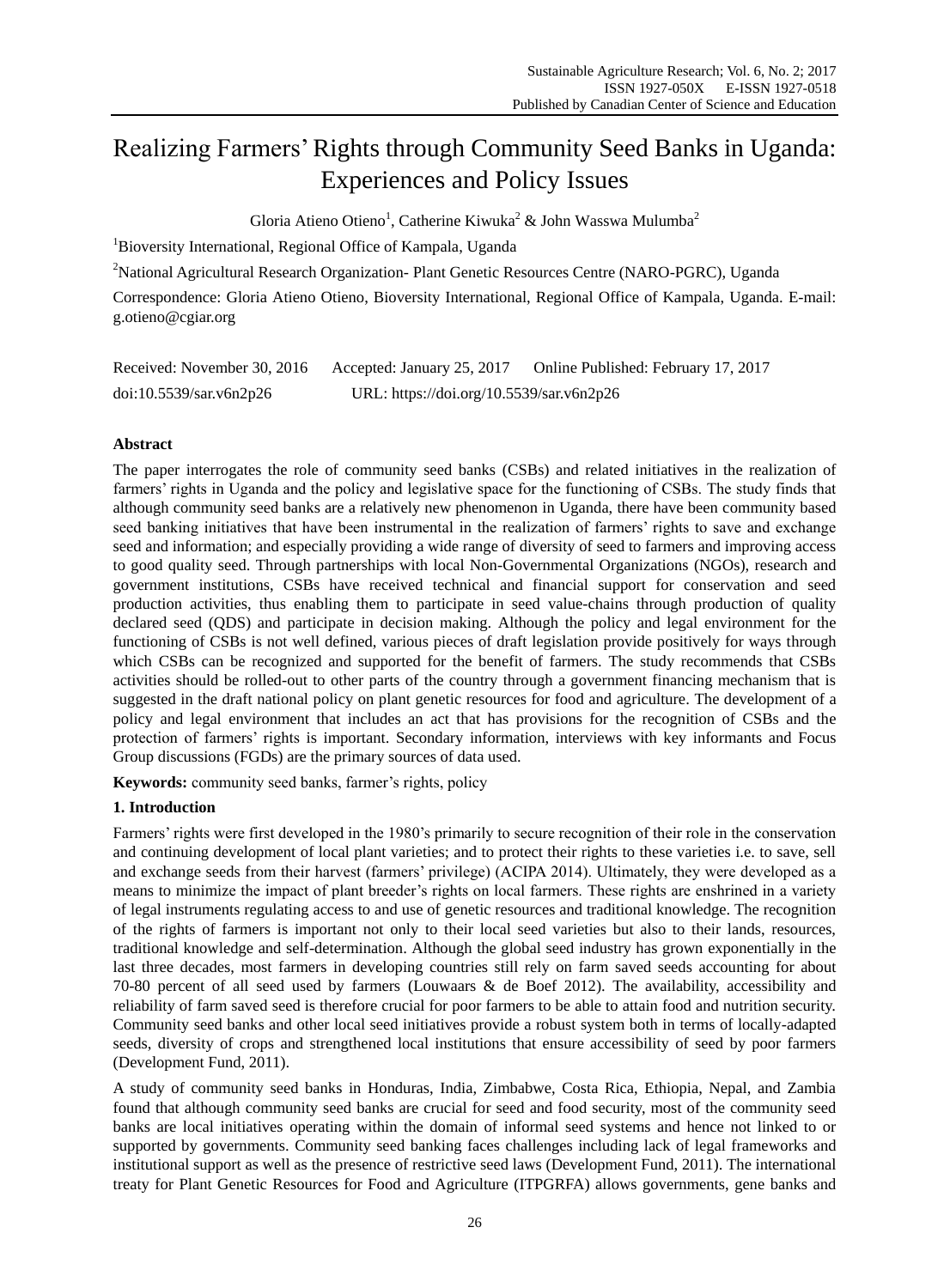agricultural research centers to pool their genetic resources and share the benefits arising from their use e.g through breeding. This enhances the protection and use of genetic material; and giving fair recognition and benefits to local farmers who hold and conserve local genetic material. However, in most countries the treaty is not yet implemented and there are no legal or policy frameworks through which CSBs and other local initiatives can function (FAO, 2014).

Like most African countries, the seed industry in Uganda consists of two distinct systems: the informal sector and the formal sector. The informal sector broadly refers to the system where farmers produce, obtain, maintain, develop and distribute seed resources, from one growing season to the next. It is also diverse with many local indigenous varieties managed by farmers (Louwaars & de Boef, 2012). Majority of smallholder farmers in Uganda lack a sustainable and reliable seed supply system to ensure quality agricultural production and productivity (The African Seed Access Index (TASAI), 2015). 80 per cent of seed used by Ugandan farmers is obtained locally through own saved seed; exchange with neighbours; community seed banks; custodian farmers; and from the local markets (Otieno et al, 2016). Local seed systems therefore play an important role in providing diverse seed to farmers.

Community seed banks and other local seed production initiatives have recently emerged in Uganda as a means of providing smallholders with a wide range of diversity and improving access to seed. 13 local community initiatives have been identified in various parts of the country. Most of them are performing the function of conserving local genetic resources and providing diversity in local seed systems. Additionally, some CSBs have also become seed production enterprises, they produce quality declared seed (QDS) for sale within the local communities. They are also serving to preserve indigenous knowledge and contributing to the realization of farmers' rights.

### *1.1 CSBs in Uganda*

CSBs operate within the domain of informal seed systems which are unregulated and unsupported by any government programmes or policies. They govern themselves through informal by-laws and are mostly supported by local NGOs. Furthermore, the contribution of community seed banks to the realization of farmers' rights is not properly understood or documented in Uganda and this contributes to their lack of support or recognition.

This paper answers three pertinent questions with regard to the role of community seed banks in the protection and promotion of farmers" rights. First the paper interrogates the practical ways that community seed banks in Uganda contribute to the implementation of farmers" rights while identifying gaps and constraints in their functioning. The paper then interrogates the policy and regulatory environment for the functioning of community seed banks which include access to and benefit sharing, seed laws and plant variety protection. Finally, the paper identifies the public policy interventions that are supporting the operations of community seed banks and the policy instruments that *could* be put in place, to create incentives for community seed banks to maintain crop diversity and to remain viable.

This paper relies on primary and secondary data obtained through FGDs, key informant interviews and literature. A review of related literature on community seed banks and farmers" rights provides the contextual framework for the paper; an overview of CSBs in Uganda provides an understanding of their evolution and functioning within the system. Further, this paper analyses the primary data collected in the course of the last two years working with various community seed banks. And finally, this The paper also reviews policies, laws and regulations in the agricultural sector to determine whether there are provisions that promote CSBs and protect farmers' rights and related local indigenous knowledge.

#### **2. Literature Review**

#### *2.1 Community Seed Banks and Their Role in the Management of PGRFA*

Community seed banks range from a single farm family seed bank to a community level seed bank. They could deal with local landraces, introduced landraces or improved cultivars (Lewis and Mulvany 1997; Lipper et al. 2010; the Development Fund 2011). CSBs are defined as a community driven and community-owned effort to conserve and use both local and improved varieties for food security and to improve the livelihoods of farmers (Sthapit, 2015; Vernooy et al, 2015).

Three types of community seed banks can be identified: i) community gene bank (solely conservation of local varieties as PGR in small quantities), ii) community seed bank (solely concerned with access and availability of cultivars) and iii) community gene cum seed bank (carries out functions of both (i) and (ii)) (Sthapit, 2015). Seed banks can be used as a platform for community institutions to strengthen the roles of the farmer seed systems.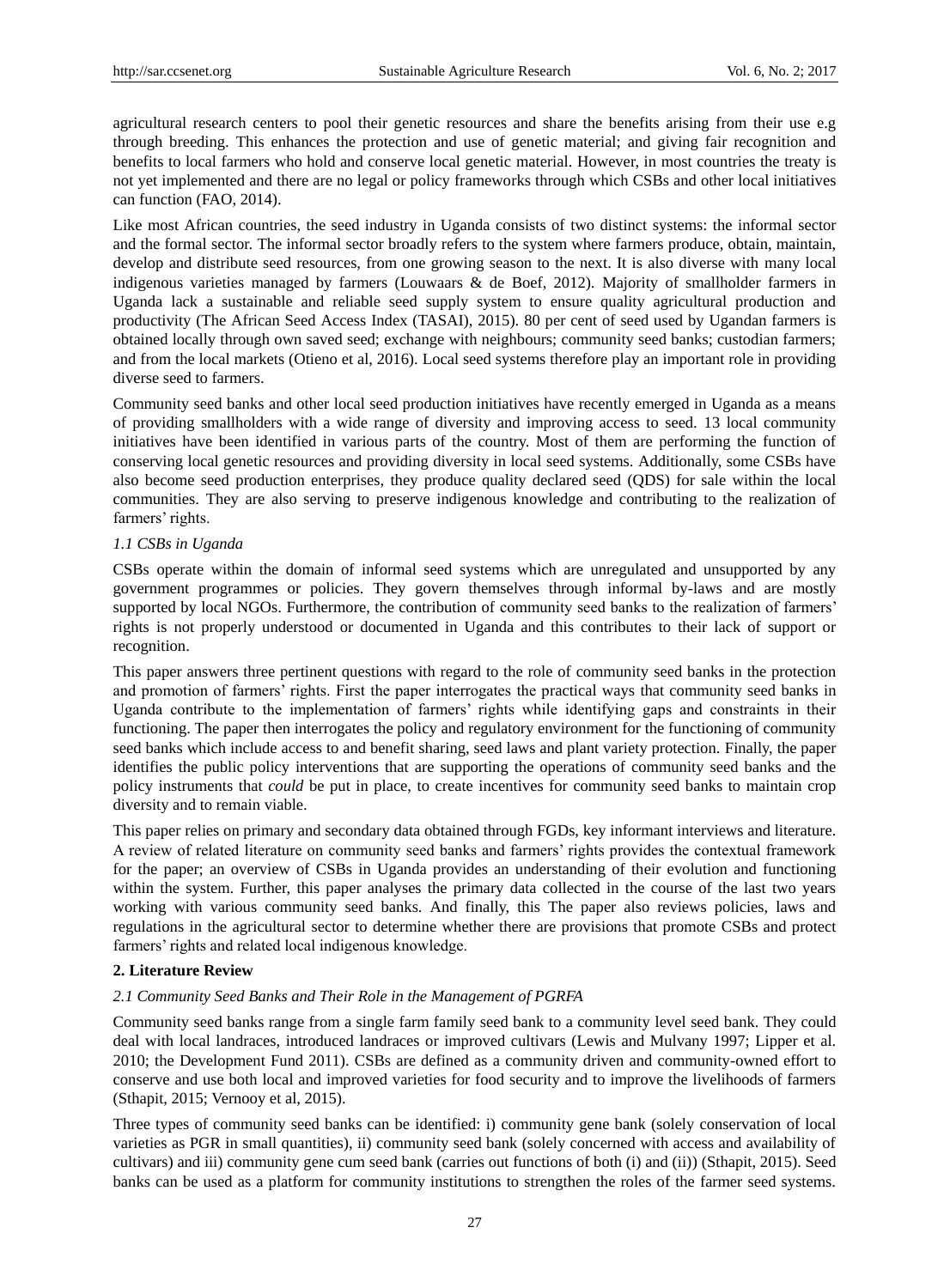Purposes of community seed banks are not only saving and exchanging local seeds but also keeping them under the control of the farming community for easy access and use and to ensure seed security at the community level. Institutionally, CSBs also perform the roles of consolidating and promoting conservation, sustainable use and improvement of important local genetic resources / traditional knowledge within communities (Sthapit, 2015; Vernooy et al, 2015).

CSBs are supported by a community-led seed management approach that includes production, collection, processing, storage, distribution (exchange, loan, grant, selling); and marketing of local as well as improved varieties. Sthapit et al. (2008b) defined a community seed bank as a community managed ex situ collection designed to enhance access to local varieties and associated knowledge for the benefits of the community. In other words, a community-operated seed bank provides farmers access to seeds of local crop varieties and performs the function of community level backup of genetic resources, a repository of associated knowledge, and an institution to organize, mobilize and represent farmers' interests.

#### *2.2 Farmers' Rights and Community Seed Banks*

Article 9 of the International Treaty on Plant Genetic Resources for Food and Agriculture (ITPGRFA) recognizes the important contribution of farmers in the management, development and conservation of genetic diversity in-situ and their contribution in global food production. Article 9 recognizes that realizing farmers" rights is a means for halting genetic erosion and ensuring present and future and nutrition food security but also ensuring that farmers accrue benefits from the resources which they continue to maintain. The contracting parties agree that the responsibility for realizing farmers" rights as they relate to PGRFA rests with national governments and in accordance with their needs and priorities.

There are four key tenets of article 9 namely:

**Art 9.2a**, protection of *traditional knowledge* relevant to plant genetic resources for food and agriculture;

**Art 9.2b**, the right to equitably participate in *sharing benefits* arising from the utilization of plant genetic resources for food and agriculture;

**Art 9.2c**, the right to participate in *making decisions*, at the national level, on matters related to the conservation and sustainable use of plant genetic resources for food and agriculture;

**Art 9.3**, right to *save, use, exchange and sell* farm-saved seed/propagating material.

And additionally, the role of farmer's organizations and civil society in realizing farmers' rights.

In Uganda indigenous knowledge has been passed down from generation to generation among culturally diverse ethnic groups consisting of over 52 ethnic groups with diverse indigenous knowledge systems which have been applied in the careful selection, development and conservation of PGRFA. These generations fostered relationships with other groups, creating a complex web of high levels of cooperation, exchange and support that are essential for sustainability of PGRFA. Their fast erosion due to internal and external factors poses a serious threat to PGRFA in the region. Furthermore, indigenous knowledge used in the management of PGRFA is mostly held by women. Protecting this indigenous knowledge is paramount to realizing not only the rights of farmers but also the rights of women.

In the past few years the relevance and importance of CSBs has gained international recognition. A community seed bank is part of a system of community managed genetic resources. The seed bank is at the center of the seed network and offers various community services such as seed security (storage), seed distribution and exchange, germplasm restoration and introduction (Regasa Feyisa, 2000). CSBs are both ex-situ and in-situ initiatives combining on site management of genetic resources in a gene bank and on farm restoration and maintenance of biodiversity (Vernooy et al, 2015). CSBs play a key role in the development promotion and conservation of famers' agro-biodiversity; providing access to seeds for farmers and maintaining genetic diversity in farmers' fields (Regasa Feyisa, 2000). In-situ conservation of local varieties held by CSBs that have undergone years of adaptation could have a positive impact on adaptation to climate change in communities and subsequently on food security and livelihoods (FAO, 2010). Furthermore, many species are still being managed by local communities that use traditional indigenous knowledge (passed on from generation to generation) in the selection, preservation and management of these seeds. This knowledge requires protection (Vernooy et al, 2015).

Farmers" rights have been endorsed as rights originating from the past, present and future contributions of farmers to conserving, developing and making available plant genetic resources for food and agriculture and therefore recognizing their need to benefit fully from the natural resources they have continued to conserve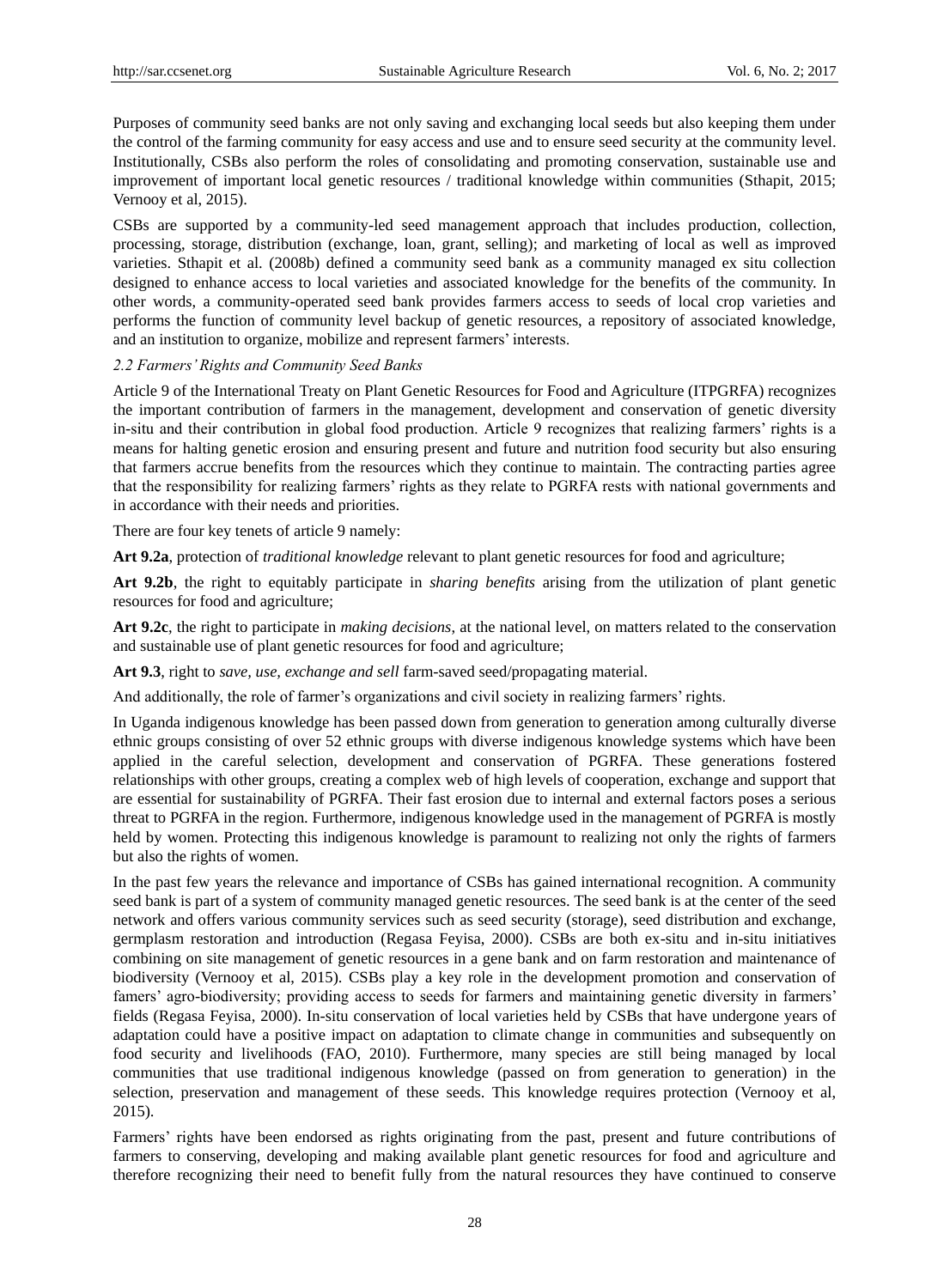(Santili, 2012). Article 9 of the ITPGRFA recognizes that responsibility for undertaking farmers" rights rests with the national governments and calls on contracting parties to "take appropriate measures" to protect and promote farmers' rights. In this context the scope<sup>1</sup> of farmers' rights include the protection of traditional knowledge relevant to PGRFA; the rights to equitable sharing of resources accruing from the use of PGRFA and the right for participation in decisions regarding the sustainable use, management and conservation of their PGRFA, but with a requirement that national governments ensure that farmers' rights are protected through appropriate legislation.

Community seed banks ensure farmers" rights are protected through their function of providing access to a variety of diverse seed to farmers; through protecting their local indigenous knowledge which is often un-documented. Through seed fairs and other community level interventions CSBs are also able to provide information on a portfolio of varieties and crops they have (Clancy et al, 2016). By ensuring that materials they have are conserved and adapted to the impact of climate change, CSBs also help to ensure that farmers have access to suitably adaptable material that they can use to tackle climate change. Other ways of ensuring farmers" rights are protected are through Participatory Plant Breeding (PPBs) where some CSBs partner with breeder to do grassroots breeding or participatory varietal selection (PVS) and participatory varietal evaluation (PVE) (Clancy et al, 2016). These provide access to diverse seed; it also ensures that farmers participate in decisions that affect them at the community level.

Authors (Santili, 2012, Bjonstard 2004) have pointed out contradictions between the recognition of farmers" rights by the ITPRGFA"s preamble and the requirement that the responsibility of ensuring farmers" rights rest with national governments, and that the treaty does not establish international parameters by which farmers' rights can be guided and hence no minimum international standards. As a result, achieving a balance between national legislation and international requirements is still a challenge for many countries. Other international legislation such as WTO's TRIPS Agreement which stipulates that countries provide for protection of plant varieties through patents or a *"sui generis"* system or both; and the Plant breeders' rights under UPOV have tended to undermine farmers" rights to save exchange, use and sell farm saved seeds for IP protected plant varieties (Bjorn, 2004). Furthermore, seed laws regulate the production, sale, marketing and distribution of seeds. In some cases, the seed laws may be stringent hence undermining farmers" rights to save exchange and use farm saved seeds. As such, the issue of protecting and promoting farmers' rights is still not adequately confronted by international legal and policy instruments.

## **3. Methodology**

The study uses a number of secondary literature to provide the basis and conceptual framework for the analysis of community seed banks and farmers" rights as presented in the preceding section. The study also relies upon a census on community seed banks and community seed initiatives carried out in 2015 in Uganda. The census reveals a total of 13 community seed banks and related inititatives. 13 key informants in the respective CSBs are interviewed to provide information about their roles and activities as related to seed production and dissemination; the number of crops and varieties they conserve or share in their community seed banks; the number of farmers benefiting from the initiatives; and the partnerships they have and whether they receive any support from local NGOs and government.

Policy documents related to farmers' rights, seed policies and plant genetic resource management and conservation are also analyzed to provide insights into the provisions that support the realization of farmers" rights or those that support the development of community seed banks. As such, a number of policies such as access and benefit sharing policies; the draft national seed policy; the draft national plant genetic resources policy; and the plant variety protection bill 2010, and act of 2014 are analyzed. The policy gaps are then identified and recommendations are made.

## **4. Findings**

<u>.</u>

## *4.1 Landscape of Community Seed Banks and Partnerships in Uganda*

A total of 15 farmer groups with seed banking initiatives; five located in south-western, three in northern, five in West Nile region and one from the eastern part of Uganda and one established in the Central region; were inventoried. In South Western Uganda, we interfaced with: Lwengo Community Genebank; Kagyera Bataka Community seed bank; Kiziba Community seed bank and Rubaya Warehouse group. In Northern Uganda: Jing Komi Group; Pagwari Farmers Association and Dok Gangber Group. In west Nile: Kuluba sub-county Mixed Farmers Association; Agremac Ojiebo Womens Group for Development; Watembo Wadelai Group Association; Binagoro Group and Andevuku Mixed Farm Group. Acan Pekun Akadikum Group is in Otuke district of Eastern

 $1$  The ITPRGFA does not limit any rights that farmers have to save, use and sell farm saved seed subject to national law.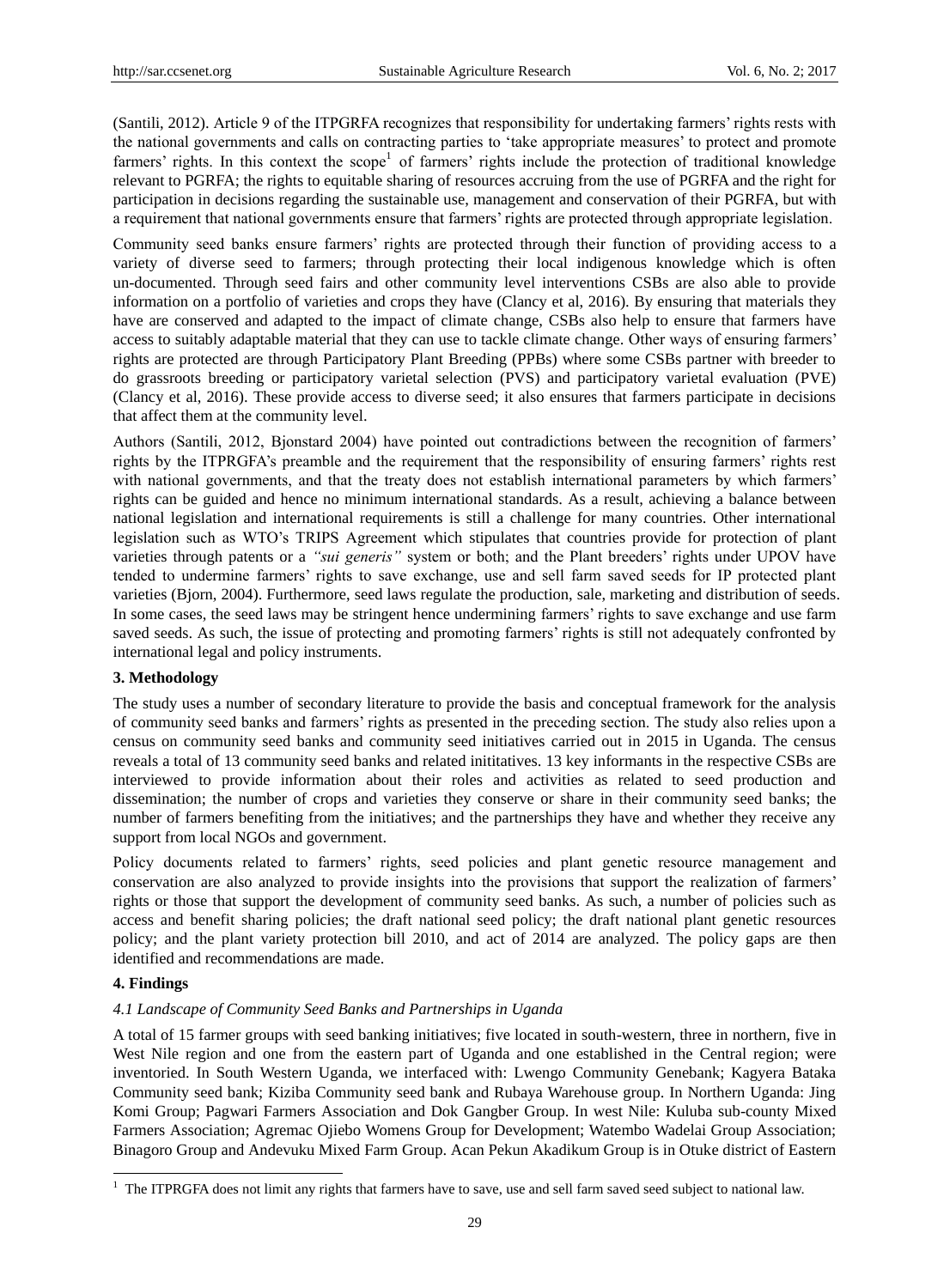Uganda. And in Central Uganda was the recently established Nakaseke CSB. Of these only six have some kind of full time community seed banking initiatives while others are community based seed production entities that also function as seed banks during periods of surplus seed production (see Appendix 1).

The different initiatives surveyed were established for different purposes. Five of the thirteen groups were established out of the need to conserve different crop varieties and improve seed and food security, and livelihoods improvement. Four of the groups started on their own without any external support while others were established by either; International Non–Government Organizations, a Government Organization in partnership with an International Non-Government Organization and others by a Government Organization (Appendix 1). All groups were established to address issues that are affecting Ugandan farmers such as access to quality seed, timeliness, proximity and affordability of seed; need for a diverse portfolio diverse seed; providing seed that is resilient to climate and diseases; the need to be linked with seed markets; and finally conservation of local indigenous varieties and related traditional knowledge (see Appendix 1).

The seed banks are managed by farmers themselves and are registered as Community based organizations (CBOs). Their operations are based on by-laws developed by beneficiary communities; hence trust and social capital form the core principles of their functioning and sustainability. The gene banks have management committees composed of the gene bank manager, records manager, distribution manager, quality assurance manager and community mobilizers. The management committees operate on a voluntary basis and are elected every two years. There is a lot of intraspecific and interspecific diversity of genetic resources for food and agriculture being held by the community groups ranging from 12 crops within a single CSB to 69 varieties of a single crop being held within a CSB. Appendix 1 summarizes the CSBs, the number of farmers they serve and the partnerships they have. Partnerships are mainly formed to facilitate seed production, conservation or preservation of local indigenous knowledge with national and international NGOs which offer technical and financial support; and with local seed companies which offer markets for the seed produced.

## *4.2 Community Seed Banks Facilitating Exchange of Seed and Information*

Community seed banks in Uganda often hold seed fairs where they showcase their varieties. National Agricultural Research Organization"s Plant Genetic Resources Centre (NARO-PGRC) which also hosts the national gene bank organizes seed fairs and exchange visits between farmer communities where they share, save and exchange seed and also share knowledge on seed production practices. In the past 5 years, 4 seed fairs have been held with 4 farmer communities from 4 agro-ecological zones exchanging good quality seed and knowledge for over 54 common bean (*Phaseolus vulgaris* L.) varieties, and other crops such as millet, maize, groundnuts and sorghum, all of which contrinbute immensely to food and nutrition security. NARO-PGRC has also helped the CSBs develop community biodiversity registers and bean catalogues which have been published and distributed to other farmers during the seed fairs. The catalogues specifically contain the description of the varieties of beans held by the CSBs, the local name, the colour and appearance, the morphological characteristics, and the uses within the community. Through diversity fairs, farmers have ably communicated to a wider range of stakeholders on the importance of crop intra-specific diversity to food security, agricultural research and development for resilient seed systems.

Community seed banks are also invited to the annual world food day where the International community and National governments reflect on issues of food security, hunger, malnutrition, climate change and poverty. In Uganda three community seed banks from Nakaseke, Rubaya and Sheema districts have for the past three years participated and show-cased their varieties and catalogues for beans to a wide range of stakeholders which comprise of Ministry of agriculture, National Agricultural Research Organization (NARO), FAO, international and local NGOs, members of the diplomatic corps, academia and the media among others. This opportunity has not only been an avenue for creating awareness on community seed banks but also to share information and allow farmers to participate in important decisions that affect seed and food security.

## *4.3 Institutional and Technical Support for CSBs in Uganda*

The 3 CSBs in Nakaseke, Sheema and Rubaya, have partnerships with NARO-PGRC and Bioversity International which have supported them financially through the construction of the structures for the seed banks; and have also provided technical support for the management of the CSBs and the production of good quality seed. Recently the CSB in Sheema has also been trained by seed inspectors from the seed Inspection and Verification department of the Ministry of Agriculture, Animal Industry and Fisheries (MAAIF) to produce quality declared seed (QDS) of 7 popular varieties of beans which they are now selling within the district of Sheema. The NARO-PGRC"s gene bank also acts as a repository where farmers deposit local varieties which they hold in their CSBs for safe keeping in duplicates. This material is only made available through informed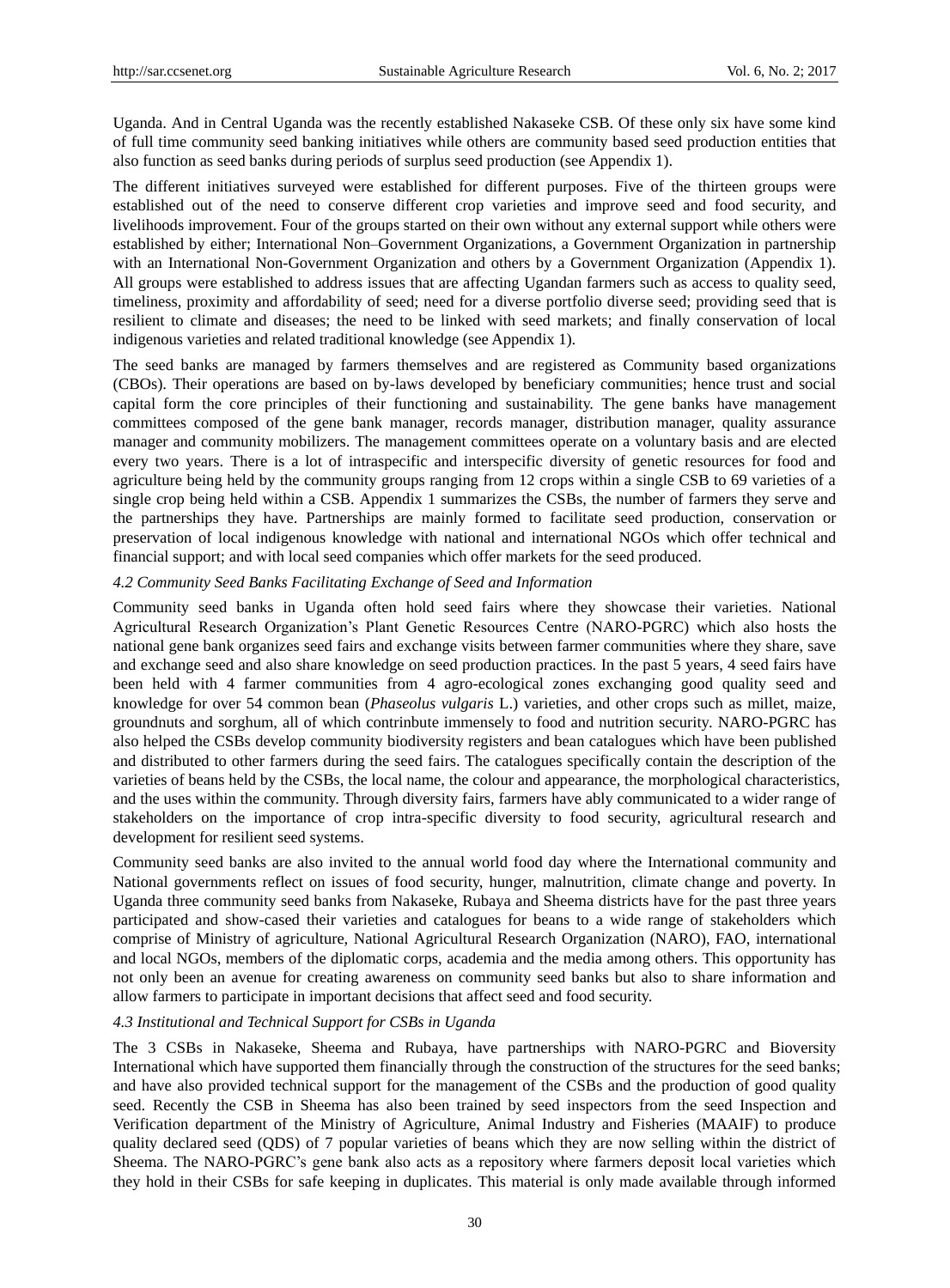consent by communities for inclusion as voluntary contributions to the multilateral system (MLS). NARO-PGRC has also provided "lost" varieties from the national gene bank for restoration and re-introduction to the communities. So far 23 varieties of beans were re-introduced to the CSB in Sheema in 2010, 12 varieties to Nakaseke in 2014 and 11 varieties to Rubaya CSB in 2015.

There are also a number of NGOs working with community seed banks to provide technical, financial and social support not only for their establishment but also for their sustainability. For example, 6 community seed bank initiatives namely Lwengo group, Watembo group, Andevuku group, Rubaya group and Dok ganger have been supported financially by local NGOs for their establishment and other technical issues regarding their management.

The National Agricultural Advisory Services (NAADS) which is a government agency responsible for extension and outreach to farmers has also supported the establishment of two community seed initiatives namely Pagwari group and Binagoro group whose main objective was initially to have seed multiplication within the communities, but have now become quasi community seed banks where farmers can access good quality seed. To this end, NAADS has provided financial support and trained farmers in production of good quality seed and distributed improved seed to farmers in those communities. This has had positive outcome of achieving seed and food security; improving incomes and livelihoods of farmers; and enhancing access to improved and diverse seed varieties.

5. Policy Environment for Farmers" Rights: What"s in it for Ugandan CSBs?

## *5.1 Access and Benefit Sharing for CSBs in Uganda*

The national regulations on ABS were formulated in March 2005 in line with Article 15 of the CBD on Access to Genetic Resources and as a result, ABS guidelines were published in 2007. These regulations do not apply where the exchanges are among local communities for their own consumption; or if the material is used for local research or breeding purposes by national government operated academic or research centers. Uganda acceded to the International Treaty for Plant Genetic Resources for Food and Agriculture (ITPGRFA) in 2003. Under the ITPGRFA, the Multilateral System (MLS) of access and benefit sharing allows for the free exchange of materials that are automatically in the MLS which includes a list of 64 crops of materials held by public institutions such as national gene banks and national research centers. Materials held by community seed banks are therefore not automatically in the multilateral system of access and benefit sharing and therefore subject to CBD- Nagoya protocol rules for access. Farmers within the country are however free to access and exchange genetic resources within their communities and among themselves.

Uganda"s 2007 guidelines on ABS require that before one is given an Access Permit to access genetic resources held by communities, the person, group or association intending to access the genetic resources must obtain a Prior Informed Consent (PIC) and an Accessory Agreement with the community under Mutually Agreed Terms (MAT). The applicants then need to obtain a valid access permit from the Uganda National Council for Science and Technology (UNCST) which is the competent authority in order to take the materials to Rwanda (Appendix 1 below). In accordance to Ugandan ABS Laws, the MTA must outline the benefits to be shared and include these in the agreement including expected technology transfer. According to article 5.4 of the guideline mechanisms for sharing benefits must be under Mutually Agreed Terms (MAT) and concluded with beneficiaries in advance prior to accessing the genetic resources. The issue is further complicated by UNCST"s requirements for an export permit from CITES management authority and an issuance of a certificate of origin by the ministry of Tourism. Experts from NEMA indicate that the average time for this process ranges between 12-18 months and can even go upto 2 years depending on the process of negotiations.

Although the national gene bank (NARO-PGRC) stores farmers" varieties in duplicates, this material is in "black boxes" and not accessible under the MLS. NARO-PGRC is technical advisory only for PGRFA, and responsible for PGRFA that is in the Multilateral system. In this case the negotiations for accessing the PGRFA from these CSBs are still done through the Nagoya protocol. The country is also in the process of developing guidelines for ABS under the ITPGRFA in harmony with the provisions of the CBD and Nagoya Protocol, a ministerial order was issued and a committee set to provide modalities for harmonizing ABS laws under NP and ITPGRFA and strengthening institutional arrangements for their implementation.

Uganda has also developed a draft national policy on Genetic resources for Food and Agriculture but this still awaits tabling through cabinet and parliament.. Under the Draft National PGRFA policy 2015, Policy statement and strategy 3.6.1, 3.6.4 and 3.6.5 provide for the establishment of CBS, support of Community management of PGR and farmers' rights respectively. The Draft National Biodiversity Strategy and Action Plan 2012, target 4.5, provides for efficient implementation of the MLS through; putting in place mechanisms for sharing the benefits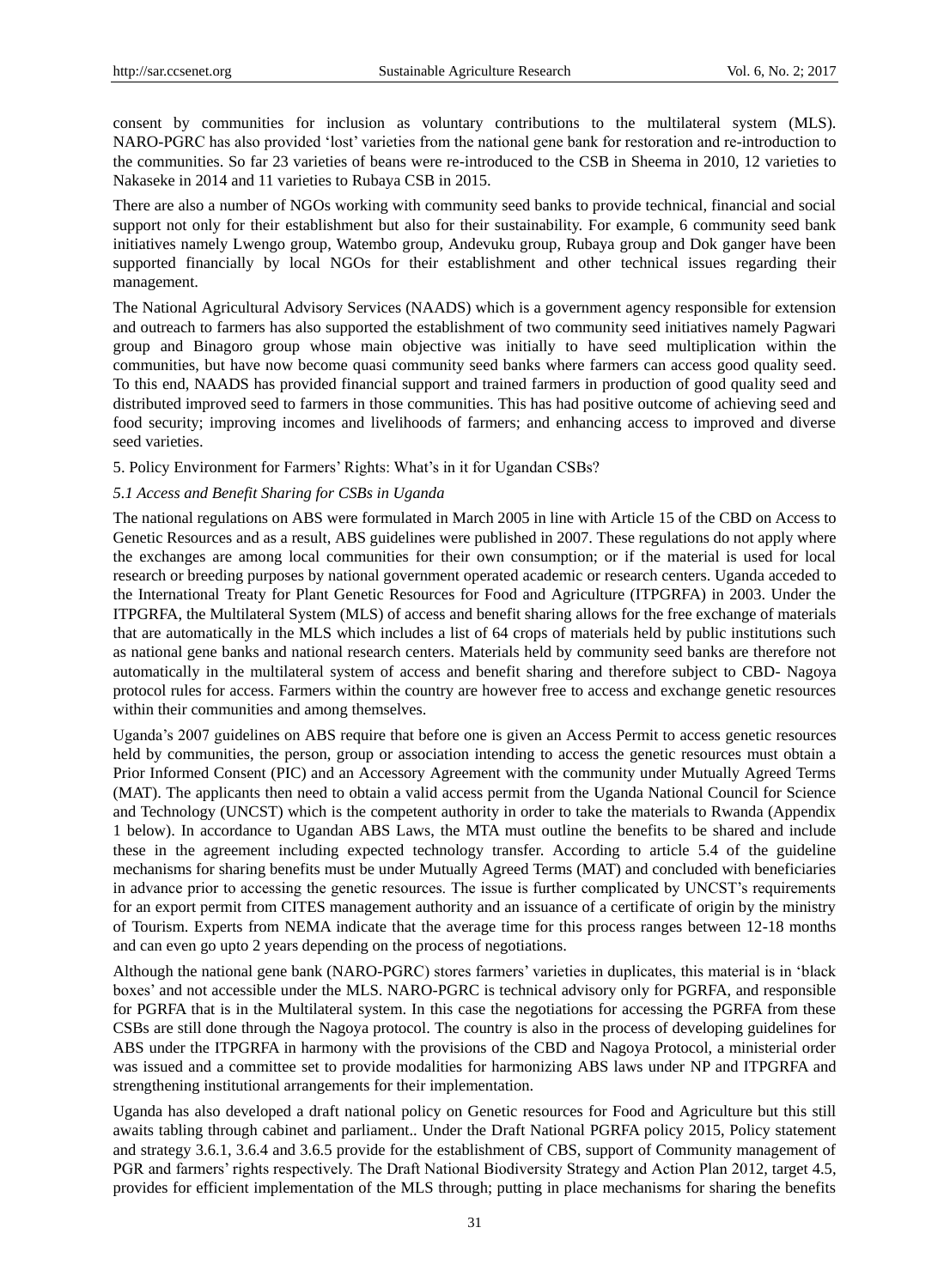from access of PGR; documentation of indigenous knowledge, innovations and practices in PGR and support of community based PGR management initiatives in various parts of the country, and these include CSBs.

The Draft National seed policy 2014, section 3.2 provides for conservation of PGR and specially establishment of CBS, Section 3.3 (Objective 2) also provides for increased availability and access to quality seed of preferred varieties to complement those produced under the formal seed system, among others.Currently Uganda does not have a farmers' rights law or any other document addressing farmers' rights however the draft national PGRFA policy and strategy states that as part of the new developments in the establishment of appropriate legislation for the management of PGRFA, a traditional varieties protection act will be developed to provide protection for materials held by CSBs. In providing this protection some core elements of farmers" rights will be protected or realized.

### *5.2 Uganda's Plant Protection Bill, 2014 and Farmers' Rights*

Enacted in 2010, the bill seeks to recognize and protect the rights of breeders over plant varieties protected by them. It also promotes the use of appropriate mechanisms for fair and equitable sharing of benefits arising from use of plant varieties, knowledge and technologies and institutions for the protection of breeders" rights. However, the bill does not have any clauses protecting farmers" rights, indigenous knowledge, or the rights to save, exchange use and sell farm-saved seed, it is also silent on communities' rights. In fact, the bill specifically states that "the act does not affect the traditional methods of access, use or exchange of knowledge, technologies and plant varieties by local and between local communities". Thus by only granting IPRs to breeders, efforts by CSBs is diminished especially with respect to increasing access to seed and sharing benefits arising from PGRFA. There are certain exemptions in the plant breeders' rights which allow for the exchange of seed among farmers only for purposes other than commercial, such as for food production. Farmers are not allowed to sell farm saved seed. This limits the freedom of CSBs to exchange and sell seed. And recently, stakeholders have suggested the development of another act to protect the rights of farmers' and their traditional knowledge, this is still under development.

#### **6. Conclusions and Policy Recommendations**

This paper purposed to explore: the role of community seed banks in the realization of and promotion of farmers" rights in Uganda and to interrogate the policy environment for CSBs to operate in Uganda. The study results indicate that although community seed banks are a relatively new phenomenon in the country, they are helping to realize farmers" rights in many ways. CSBs in Uganda are helping communities to conserve and manage their genetic resources while at the same time exchanging seed and sharing the diversity and information they have among Ugandan farmers. CSBs have contributed to the documentation and protection of local indigenous knowledge. Through the support of research and local NGOs the CSBs have enabled farmers to participate in decision making specifically with respect to the way their genetic resources are conserved in situ and at the national genebank and the way these materials are availed to the communities when they need them. In the face of climate change CSBs have also played a critical role in facilitating participatory varietal selection, conserving and making available genetic resources that are adapted to climate change thus contributing immensely towards the communities" productivity and food security.

An analysis of policy space reveals that community seed banking is not well provided for in most national laws and policies relating to the conservation and sustainable use of plant genetic diversity, or access and benefit sharing. However, key draft National policies and laws relating to Seed, PGR conservation and Utilization, Plant variety Protection and interim provisions for streamlining access and benefit sharing of PGRFA in Uganda do create some space for their recognition and protection; and for documentation of indigenous knowledge. benefit CSBs. The Draft National PGRFA policy recognizes the important role that CSBs play in-situ conservation strategies and proposes the support of CSBs technically and financially through a fund. Furthermore, the PVP act 2014 also provides for gazetting PGR centres and establishment of a Gene fund that can also be used to support conservation and PGR management initiatives done by CSBs.

The above mentioned draft instruments fully recognize farmers" rights to good quality diverse seeds for food security and livelihood improvement. They also acknowledge community seed banking as an effectively functioning linkage to provide for the implementation of the laws and policy provisions on farmers" rights. Once approved and fully implemented, community seed banking will be a nodal link to foster, farmers" rights advocacy, recognition and protection. The draft national PGRFA policy specifically proposes that a fund be set up to support in-situ conservation activities and this will ensure the sustainability of the CSBs. NARO-PGRC and other partners are using this platform to ensure National support for CBS is institutionalized and funded.

Finally, as a way forward; more community seed banks should be established and existing ones supported as part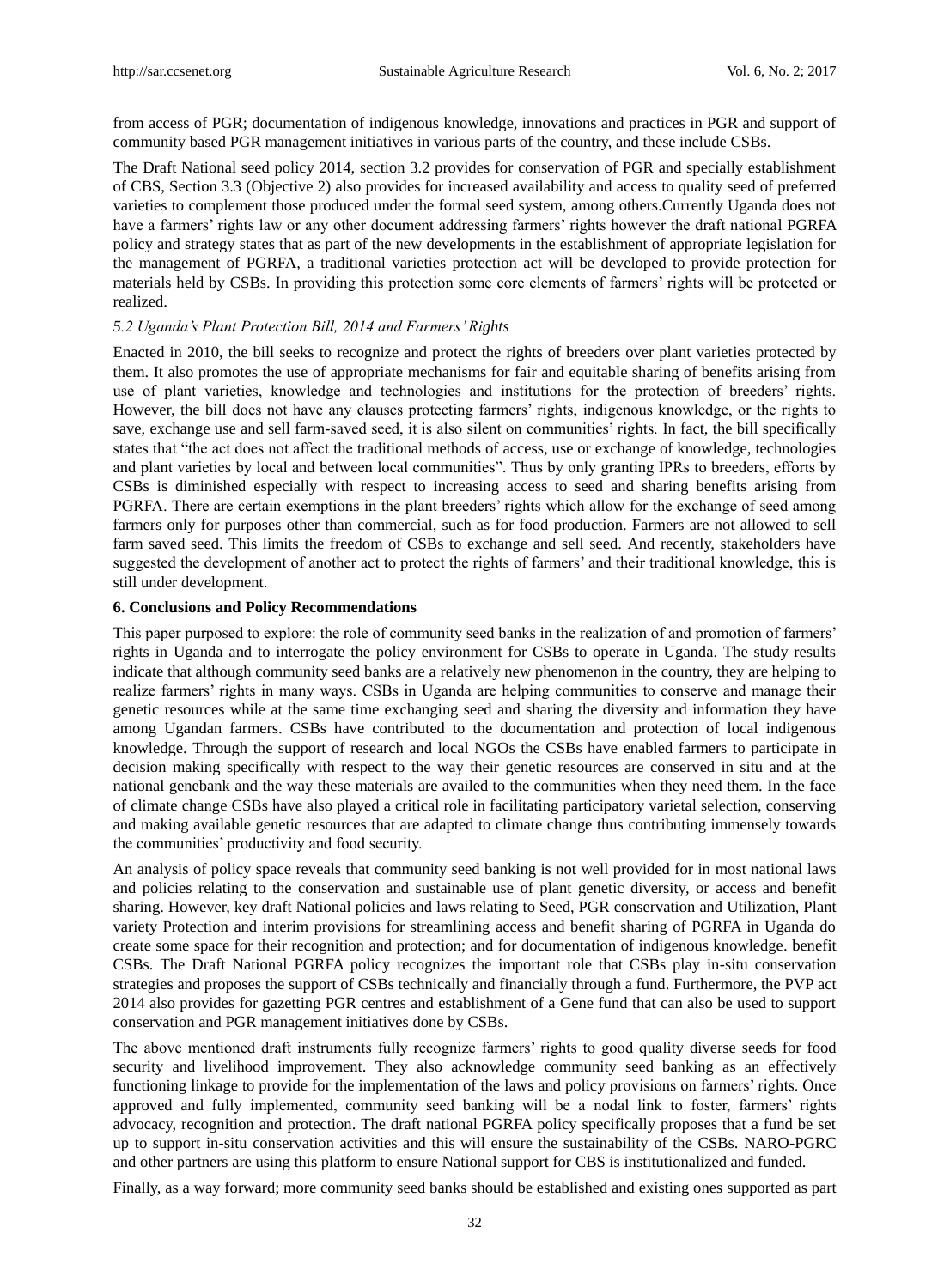of the process of realizing farmers" rights in Uganda and fulfilling obligations of the plant treaty specifically with respect to access and benefit sharing and realization of farmers" rights. The community seed banks" activities should also be integrated in wider programmes and activities related to conservation and variety development i.e by linking to the national gene bank for in-situ ex situ complementarities in conservation; or linked to breeding programmes for development of new varieties through participatory varietal development. Community seed banks also need to be included in climate change adaptation programmes as they are able to help communities build their resilience by providing suitably adapted seed and contribute largely to food security. The development of the traditional varieties act which is on-going should include substantial elements of farmers" rights and the recognition and support ie technical and financial of CSBs towards realizing these rights.

### **References**

- Australian Centre for Intellectual Property in Agriculture (ACIPA) (2014). Fact Sheet International No. 8. Available at http://acipa.edu.au/pdfs/factsheets/Int-8Farmers-Rights-Fact-Sheet.pdf
- Almekinders, C. J. M., de Boef, W. S. (Eds.). (2000). Encouraging Diversity: The Conservation and Development of Plant Genetic Resources, Intermediate Technology Publications, London, 330-338
- Clancy, E., & Vernooy, R. (2016). Realizing farmers" rights through community-based agricultural biodiversity management. Rome, Bioversity International. 8.
- Development Fund (2011). Seeds of the Future: Savings, security and seeds. A short study of community seed banks in Bangladesh, Costa Rica, Ethiopia, Honduras, India, Nepal, Thailand, Zambia and Zimbabwe Retrived from:

http://www.planttreaty.org/sites/default/files/Development%20Fund%20FR\_submissions.pdf

- FAO (2014). Module, Community Seed Banks: Farmer Field and Life School-Facilitators" Guide, Available at http://www.fao.org/3/a-i3987e.pdf
- Feyissa, R. (2000). Community seed banks and seed exchange in Ethiopia: A farmer led approach. In E. friis-Hansen and B. Sthapit (eds), Participatory approaches to the conservation and use of plant genetic resources, 142-148. IPGRI, Rome.
- Intergovernmental Panel on Climate Change (IPCC) (2007). Special report on emissions scenarios"*. A special report of IPCC Working Group III.*
- Lewis, V., & Mulvany, P. M. (1997). A typology of Seed Banks. Natural Resources Institute, Chatham UK.
- Otieno, G., Reynolds, T., Lopez N. I., & Karasapan, A. (2016). Implications of Seed Policies for On-famr Agrobiodiversity and Food seceity in Ethiopia and Uganda. AAPAM Conference paper. Available at: https://appam.confex.com/appam/int16/webprogram/Paper15871.html
- Richerzhagen, C. (2014). The Nagoya Protocol: Fragmentation or Consolidation? *Resources*, *3*, 135-151. https://doi.org/10.3390/resources3010135
- Republic of Uganda (2007). Guidelines for Accessing Genetic Resources and Benefit Sharing in Uganda. *National Environmental Management Authority and Ministry of Water and Environment*
- Shrestha, P., Vernooy, R., & Chaudhary, P. (2012): Community Seed banks in Nepal: Past, Present and Future: Proceedings of a national Workshop on 14-15 June 2012 in Pokhara, Nepal.
- Santilli, J. (2012): Agro-biodiversity and the Law: Regulating Genetic Resources for Food Security and Cultural Diversity. Earthscan Routledge ISBN 978-1-84971-371-6
- Sthapit, B. (2015). Community Seed Banking: Appropriate Practices and Solutions for Food Security. A Paper presented on 6-9 May 2015 in Chiang Mai Thailand.
- Vernooy, R., Shrestha, P., & Sthapit, B. (eds) 2015. Community seed banks: origins, evolution and prospects. Routledge, Milton Park, UK and New York, USA
- Zinanga, F., Kasasa, P., Mbozi, H., Munzara-Chawira, A., & Chandara, R. (2009). The Principle of community seed banking: a guide to germplasm conservation, restoration and utilization in marginalized communities in Southern Africa.